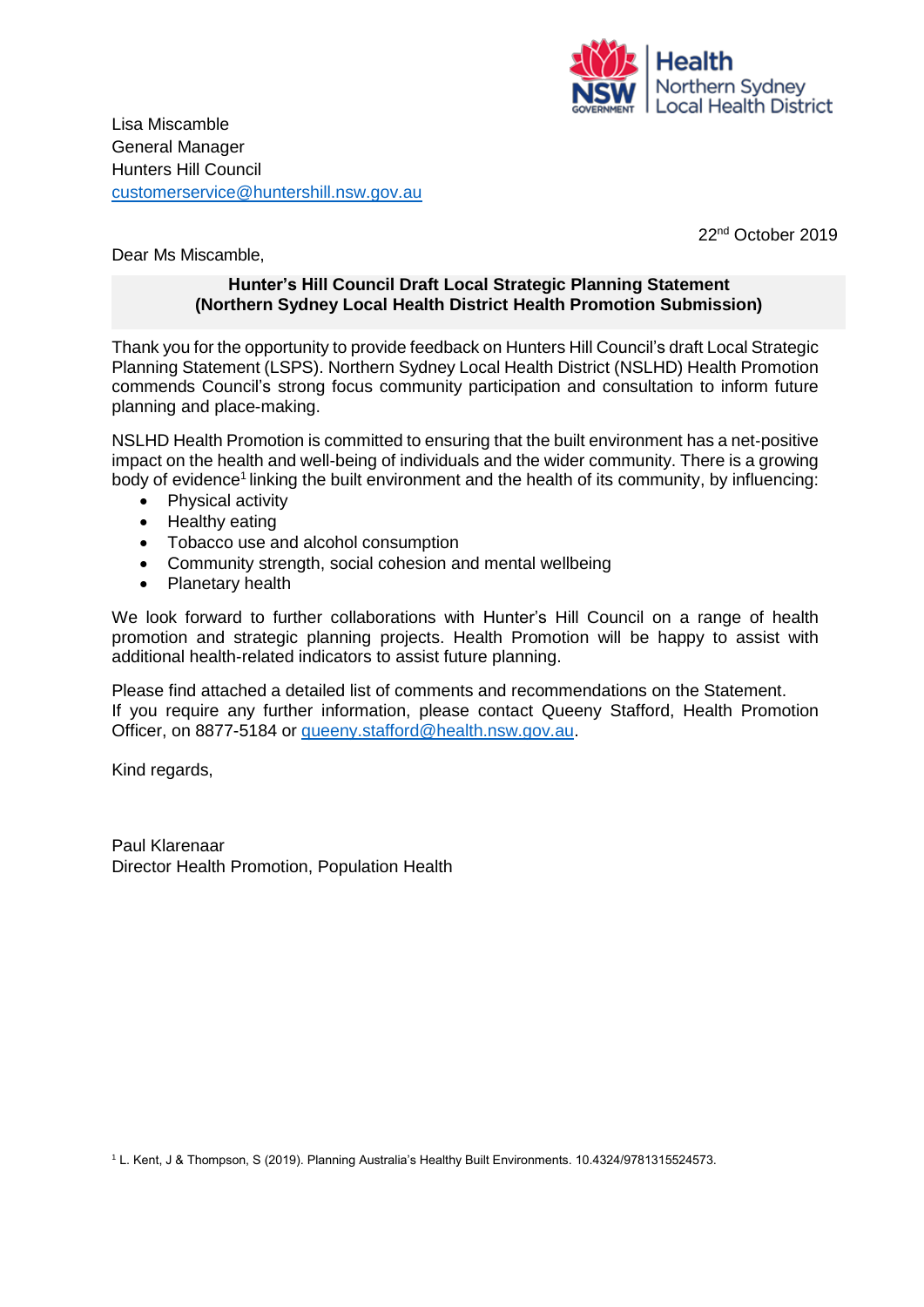# **Recommendations for Hunters Hill Council's LSPS.**

### **Vision Statement (page 28)**

### **Recommendation:**

1. We recommend that the vision statement provides a community puts people at the heart of this vision. For example, incorporating concepts such as 'health and wellbeing' and 'social connectedness' of residents, to inform land-use and transport planning policies.

## **Map of Open Space – Page 9**

### **Recommendation:**

- 2. Use more contrasting colours to differentiate private space and public space on the map as the shades of green currently used are quite similar.
- 3. Map could include an overlay of transport and active travel networks, schools and local centres to highlight potential for better connections between transport and open space.

### **Town Centres**

### **Recommendation:**

- 4. All town centre maps could have additional detail to clearly highlight key amenities such as the library, shopping centre, supermarket, transport routes to demonstrate current assets and gaps for town-centre planning.
- 5. Consider expansion of Gladesville Town Centre Study Area for future housing plans in collaboration with Ryde Council to ensure housing targets can be met.
- 6. Map for Boronia Park and Gladesville town centre should also highlight which part of the centres belongs to Ryde Council, for those without local knowledge.

### **Structure Plan**

### **Recommendation:**

7. **Map 16 – Page 43** – Provide a more detailed legend and include ferry wharfs to highlight potential public transport connections to local centres. Ferry destinations should also be included to demonstrate commuter routes to other parts of Sydney.

### **Infrastructure and Collaboration**

*Priority 1. Provide services and facilities within Hunters Hill to meet community needs and aspirations of the community now and by 2040.* 

*Priority 2. Provide infrastructure to support community needs and aspirations.*  **Recommendation:**

- 8. Include a map of existing social infrastructure such as community centres and facilities with potential for joint use agreements to illustrate its locations in relation to transport routes, population growth and other facilities e.g. parks, schools.
- 9. Identify opportunities to work with adjoining Councils such as planning of Gladesville Town Centre and Boronia Park which border with Ryde Council. This will ensure that planning processes meet the needs of the community.

### **Liveability**

### *Priority 3.*

*Undertake a Housing Strategy to anticipate and provide for the residential growth of Hunters Hill by 2040.*

### **Recommendation:**

- 10. Address the provision of fresh food outlets within local centres to ensure the community has access to nutritious foods within walking distance as per Action 11d of North District Plan.
- 11. Provide more details on where additional dwellings could be provided to meet the needs of ageing population which the housing strategy would provide further details on.
	- a. Disperse social housing within new developments and the community in general, ensuring it remains close to public transport.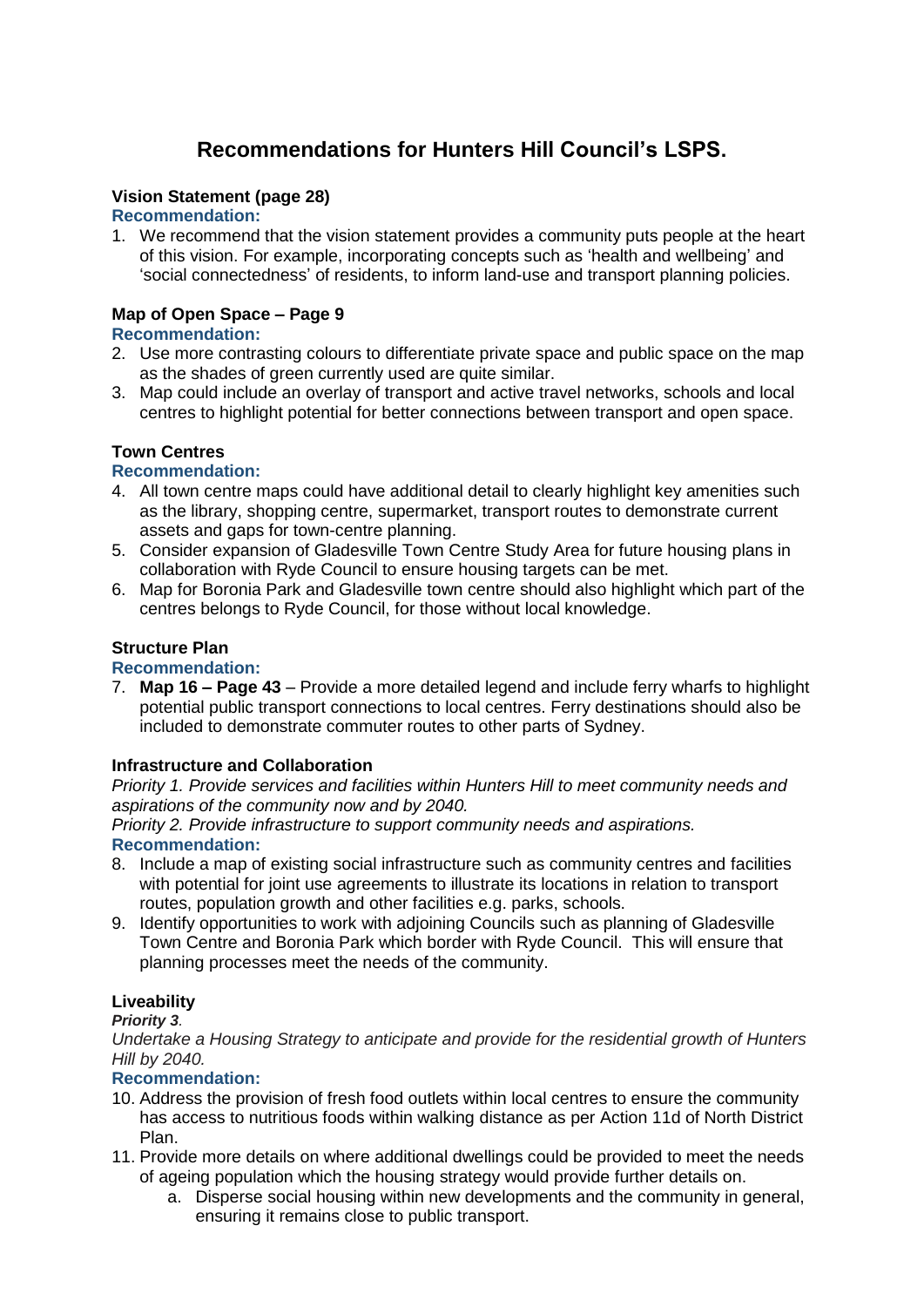- 12. Ensure affordable housing, social housing and higher density residential developments located are within 400m of a bus stop which provides a service at least every 30 minutes.
- 13. Ensure new and existing neighbourhood designs provide a well-connected street pattern which supports walking and cycling aiming for 400m to 500m (a five-minute walk) between destinations. This should include i) site links through larger blocks ii) Footpaths and cycleways that are shaded with substantial tree canopies iii) Mid-trip facilities (seats, shade, water) iv) Footpaths wide enough for a diversity of users and enjoyment v) Paths and cycleways between Hunter's Hill Council and its adjoining councils vi) Convenient pedestrian crossing opportunities.
- 14. Highlight what the current (and planned) upgrades to local schools will achieve in terms of capacity and how that relates to planned growth.

*Priority 5. Provide a caring and safe community where healthy activities are encouraged and promote a strong sense of community and connection among residents by 2040.*  **Recommendation:** 

- 15. Include a map of existing social infrastructure such as community centres and potential facilities for joint uses to illustrate its location in relation to transport routes, population growth and other facilities e.g. parks
- 16. Cluster and co-locate social infrastructure (e.g. libraries, cultural facilities and sporting fields) and green infrastructure (e.g. parks) near public transport.
- 17. In accordance with the NSW Premier's Priority, increase the proportion of homes within ten minutes' walk of quality green, open and public space by ten per cent by 2023.
- 18. Prioritisation of pedestrians and cyclists in streetscape designs and ensure the needs of older people and those with disabilities are met (e.g. wide footpaths and disabled parking).
- 19. Highlight current and future active travel routes on a map.
- 20. More details on improving access to waterways for recreation and physical activity.

*Priority 6. Work with community and local stakeholders to develop places for business and community interaction*.

### **Recommendation:**

21. More detail on how a sense of place and belonging will be achieved in public spaces. For example public art, seating, performance spaces and greening of public spaces which is an aspiration identified by community consultations.

### **Productivity**

*Priority 7. Encourage the development of local centres to support business and provide focal centres for the community.* 

### **Recommendation:**

- 22. Provide diverse late night attractions such as night markets, lit parks and public spaces.
- 23. Planning controls should support co-working spaces which allow residents who work from home access meeting and office spaces locally and minimise their commute (7.8% of residents work from home in this LGA which is above North District average).
- 24. Use place making approach to create mixed use centres which are attractive and walkable to support small businesses, co-working spaces, fresh food outlets and local employment. Reducing car dependency can activate centres by increasing foot traffic and time spent at local centres by residents and visitors.
- 25. Identify opportunities to reduce car use for travel to work and schools, in collaboration with Transport for NSW.

### **Sustainability**

*Goal. Facilitate and undertake sustainable practises.* 

### **Recommendation:**

26. Add a priority or action which addresses changing the community's travel behaviour through sustainable transport, promoting active travel modes to minimise CO2 emissions from private vehicles.